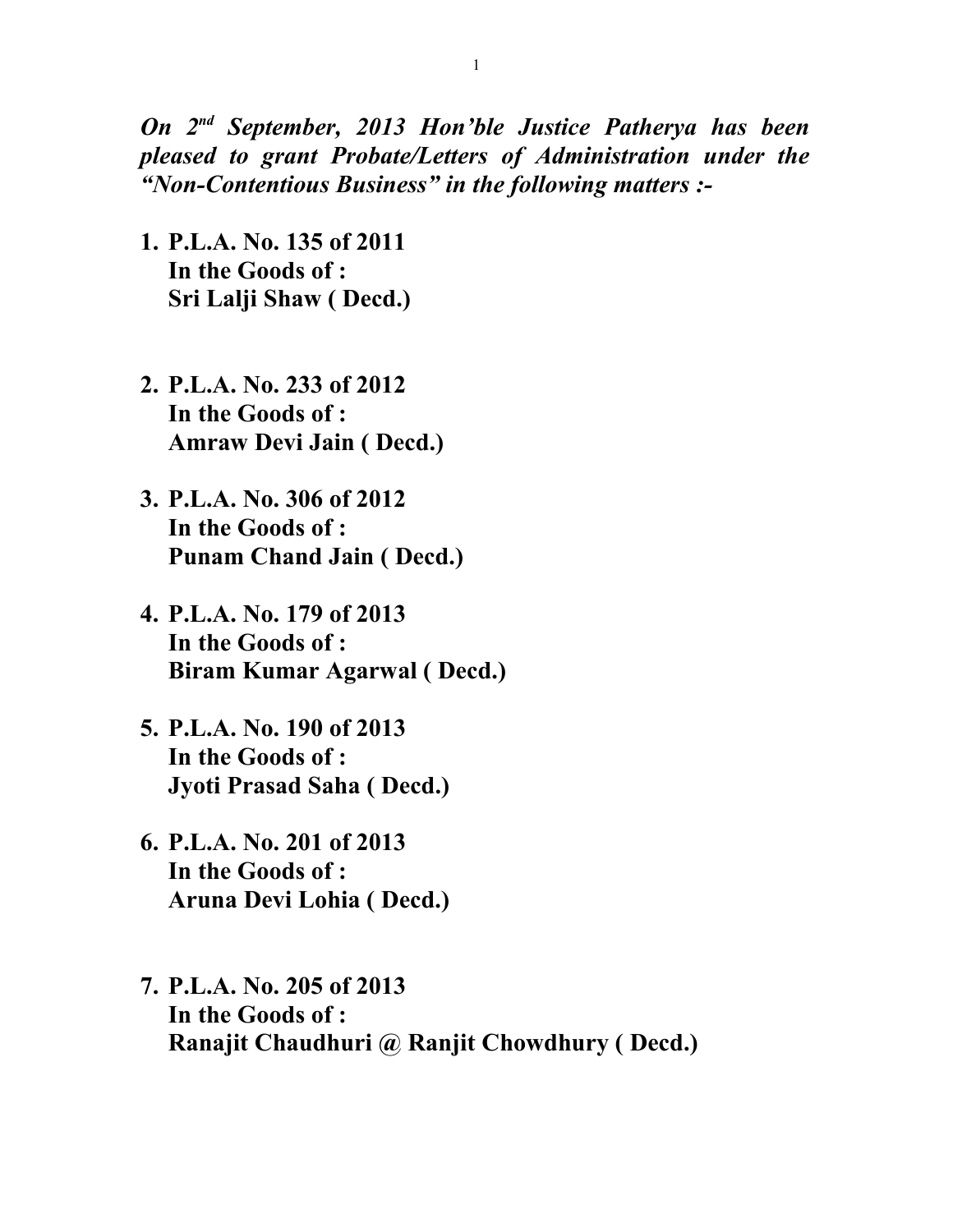*On 9th September, 2013 Hon'ble Justice Patherya has been pleased to grant Probate/Letters of Administration under the "Non-Contentious Business" in the following matters :-*

- **1. P.L.A. No. 291 of 2009 In the Goods of : Basanti Sen ( Decd.)**
- **2. P.L.A. No. 124 of 2013 In the Goods of : Nand Lal Maheshwari ( Decd.)**
- **3. P.L.A. No. 170 of 2013 In the Goods of : Pratul Kumar Mookerjee ( Decd.)**
- **4. P.L.A. No. 176 of 2013 In the Goods of : Ratindra Kumar Mitra ( Decd.)**
- **5. P.L.A. No. 189 of 2013 In the Goods of : Ranadhir Biswas ( Decd.)**
- **6. P.L.A. No. 197 of 2013 In the Goods of : Sudhagnsu Bhusan Dasgupta ( Decd.)**
- **7. P.L.A. No. 200 of 2013 In the Goods of : Anita Das ( Decd.)**
- **8. P.L.A. No. 218 of 2013 In the Goods of : Shib Prasad Chowdhury ( Decd.)**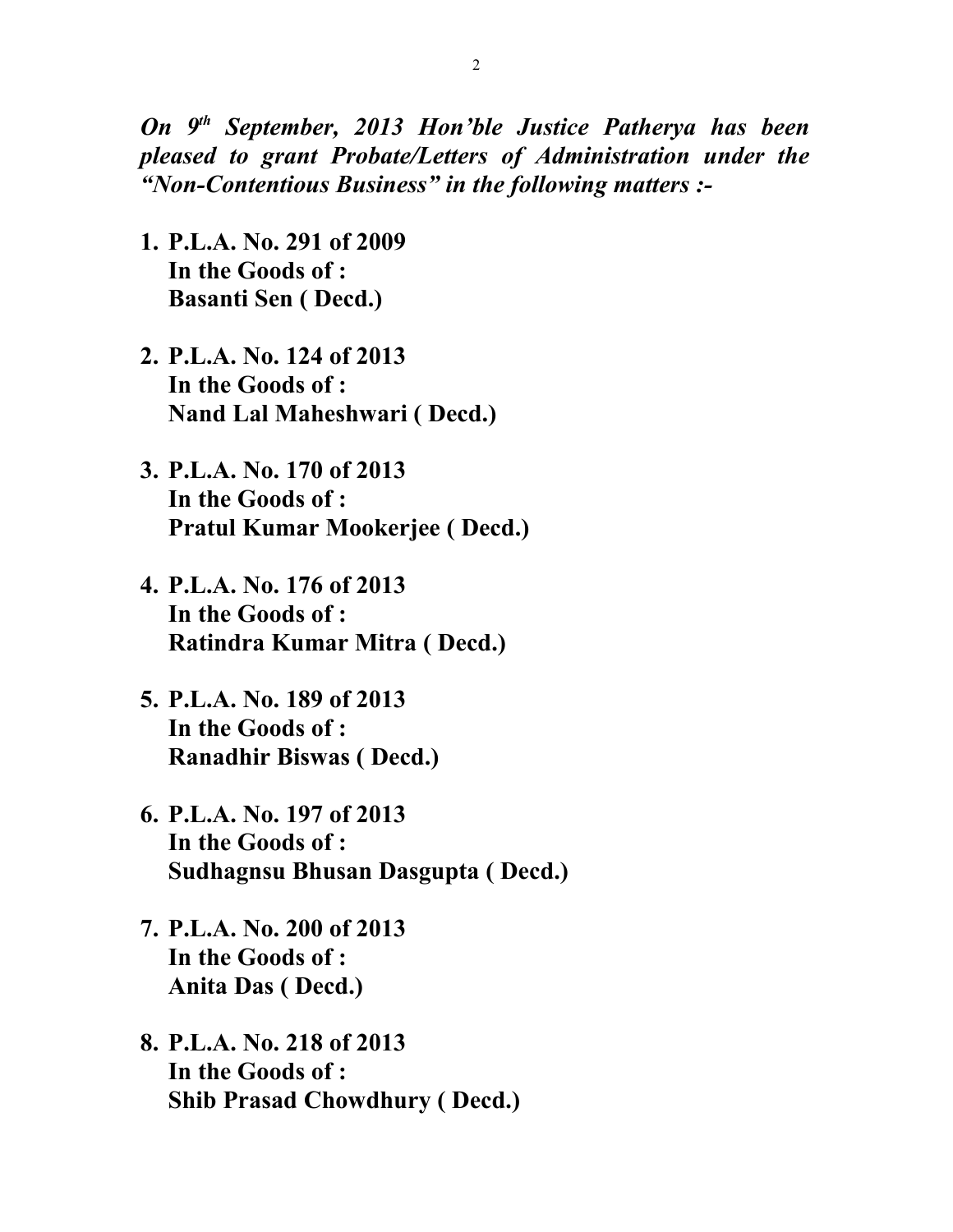*On 16th September, 2013 Hon'ble Justice Patherya has been pleased to grant Probate/Letters of Administration under the "Non-Contentious Business" in the following matters :-*

- **1. T. S. No. 8 of 2009 In the Goods of : Sudhindra Nath Chowdhury ( Decd.)**
- **2. P.L.A. No. 287 of 2012 In the Goods of : Ramani Mohan Das ( Decd.)**
- **3. P.L.A. No. 7 of 2013 In the Goods of : Shibani Mukherjee ( Decd.)**
- **4. P.L.A. No. 10 of 2013 In the Goods of : Bimalendu Mukherjee @ Dr. Bimalendu Mukherjee( Decd.)**
- **5. P.L.A. No. 93 of 2013 In the Goods of : Kartick Charan Nundy ( Decd.)**
- **6. P.L.A. No. 102 of 2013 In the Goods of : Bani Ganguli @ Rani Ganguli ( Decd.)**
- **7. P.L.A. No. 187 of 2013 In the Goods of : Jemant Kumar Patodia ( Decd.)**
- **8. P.L.A. No. 203 of 2013 In the Goods of : Susilendu Deb ( Decd.)**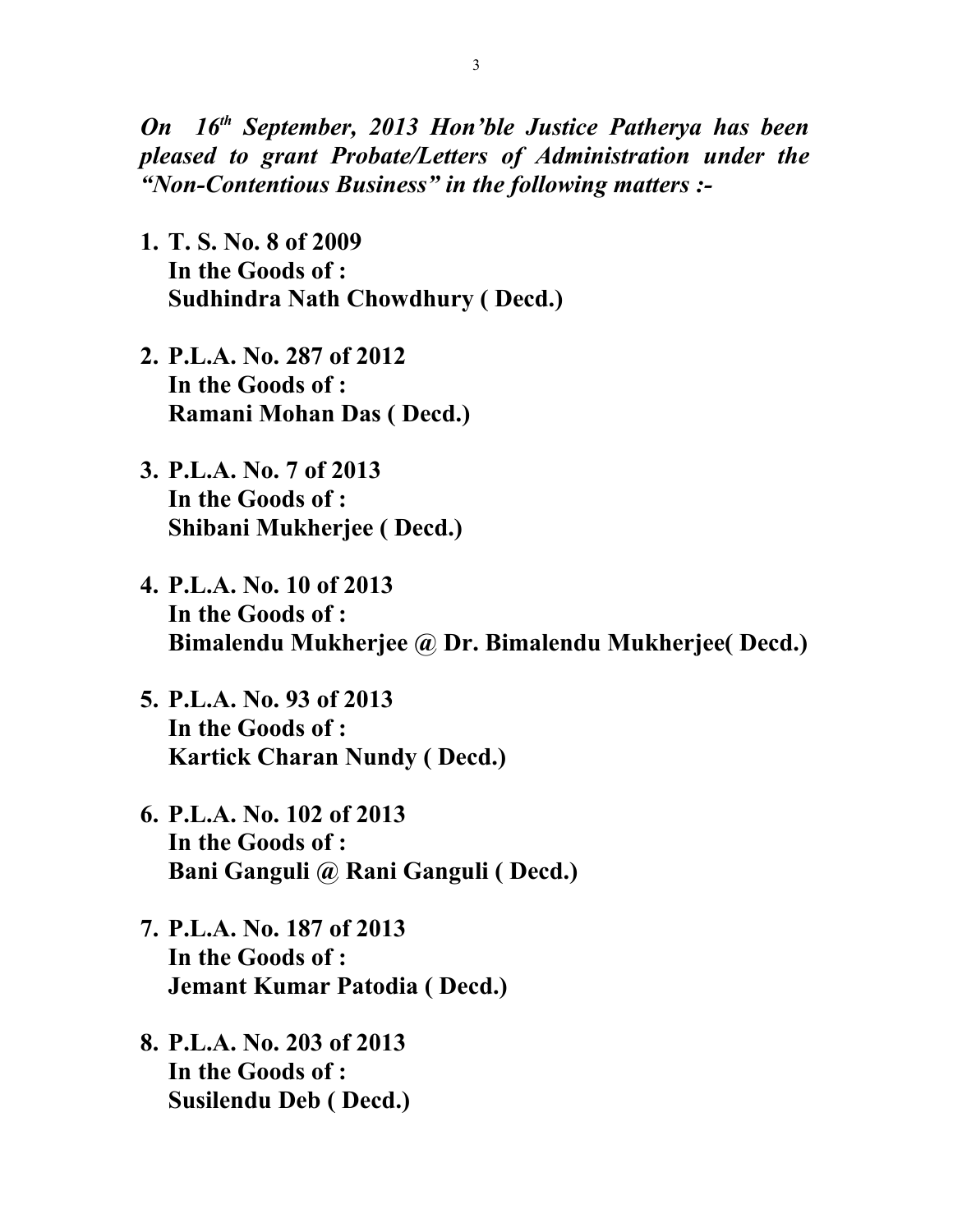*On 23rd September, 2013 Hon'ble Justice Patherya has been pleased to grant Probate/Letters of Administration under the "Non-Contentious Business" in the following matters :-*

- **1. P.L.A. No. 137 of 2008 In the Goods of : Premanjan Niyogi ( Decd.)**
- **2. P.L.A. No. 33 of 2011 In the Goods of : Dilip Kumar Ghosh ( Decd.)**
- **3. P.L.A. No. 209 of 2012 In the Goods of : Gouri Prasad Chatterji ( Decd.)**
- **4. P.L.A. No. 25 of 2013 In the Goods of : Dr. Sudhir Chandra Bera ( Decd.)**
- **5. P.L.A. No. 199 of 2013 In the Goods of : Ram Niwas Maheswari ( Decd.)**
- **6. P.L.A. No. 209 of 2013 In the Goods of : Naranjan Das Bhatia ( Decd.)**
- **7. P.L.A. No. 221 of 2013 In the Goods of : Venkatraman Krishnan @ V. Krishnan ( Decd.)**
- **8.P.L.A. No. 231 of 2013 In the Goods of : Smt. Santi Devi Pasari ( Decd.)**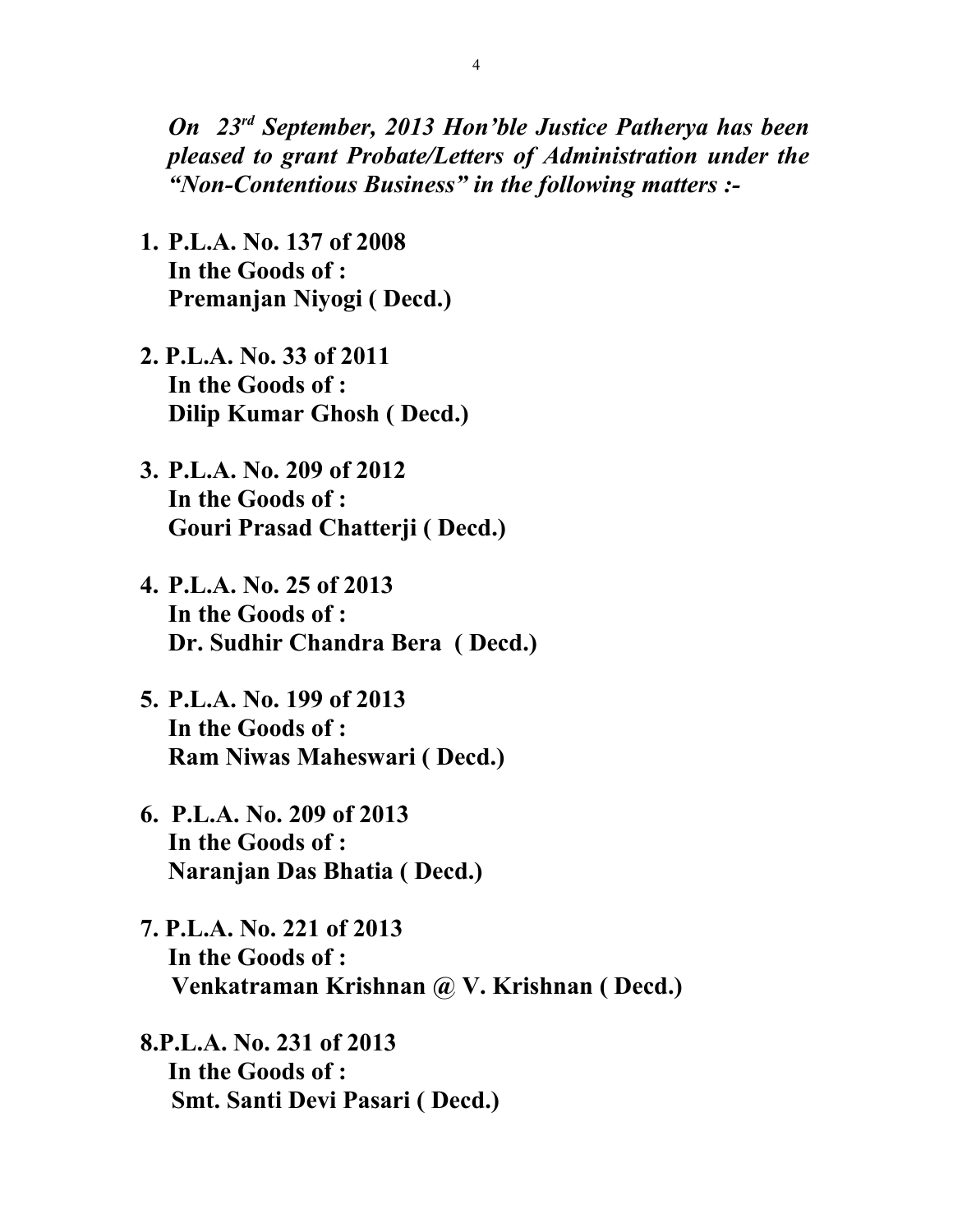*On 30th September, 2013 Hon'ble Justice Patherya has been pleased to grant Probate/Letters of Administration under the "Non-Contentious Business" in the following matters :-*

- **1. P.L.A. No. 147 of 2012 In the Goods of : Urmila Naskar ( Decd.)**
- **2. P.L.A. No. 140 of 2013 In the Goods of : Arun Kumar Mookerjee ( Decd.)**
- **3. P.L.A. No. 159 of 2013 In the Goods of : Jyotirindra Nath Kar ( Decd.)**
- **4. P.L.A. No. 182 of 2013 In the Goods of : Ashima Sardar ( Decd.)**
- **5. P.L.A. No. 212 of 2013 In the Goods of : Mukul Basu @ Bose ( Decd.)**
- **6. P.L.A. No. 258 of 2013 In the Goods of : Bisok Guha Mozumdar ( Decd.)**